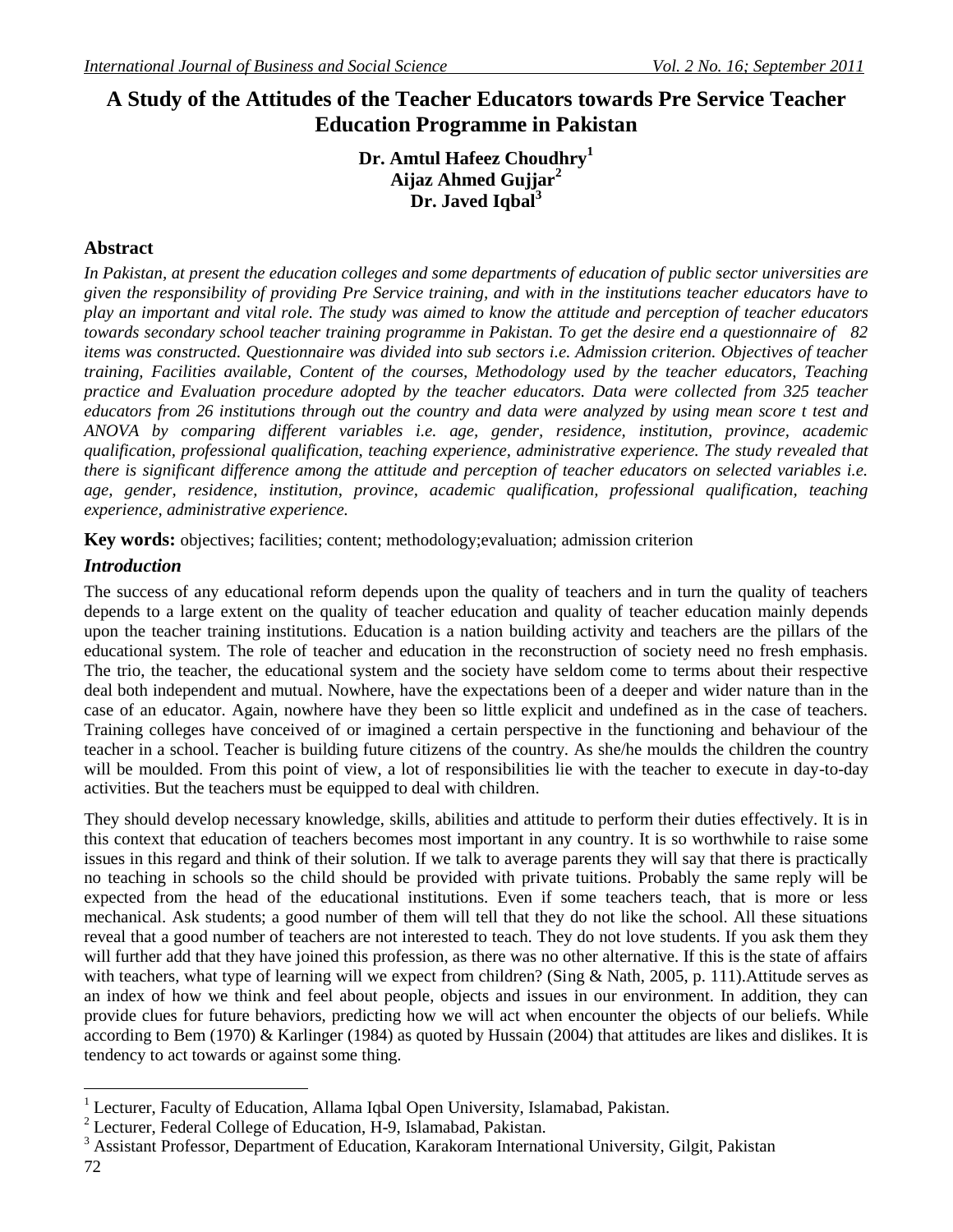According to Bem (1974) as quoted by Hussain (2004) it is a psychological construct, or latent variable inferred from observable responses to stimuli, which is assumed to mediate consistency and covariance. Anastasi (1990) is also of the view that attitudes can not be directly observed but must be inferred from overt behavior both verbal and non verbal. Generally when it is said that we have a certain attitude towards something or some one, is like a short hand way of saying that we have feelings or thoughts of like or dislike (affect), trust or distrust (cognition), attraction or repulsion (behavior) towards some thing or some one (Wittrocks,1984) quoted by Hussain (2004).

The teaching profession demands a clear set of goals, love of profession and obviously the more favourable attitude towards the profession. If teachers are well trained and highly motivated, learning will be enhanced (Govt of Pakistan, 1979). Pakistan needs well trained and professionally sound teachers and a lot of responsibilities fall on teacher training institutions in this perspective (Govt of Pakistan, 1998). These institutions should take pain taking efforts to equip the prospective teachers.

According to Glaser (1989) as quoted by Hussain (2004) for effective teaching learning process, a sound professional education and training is inevitable. Rasul (1992) is also of the view that a sound programme of professional education of teachers is essential for qualitative improvement of education. Teaching is an art and many are to be trained in this art. Anybody can become a teacher but everybody cannot become an effective teacher. In olden days the requirements in terms of teacher education were limited but the present system requires only well trained teachers. A comprehensive teacher education programme may help in producing quality teachers. At present the education colleges and some departments of education of public sector universities are given the responsibility of providing Pre Service training. Hence, there is every need to look into the status of teachers training at secondary level from various angles and to study the situation on the basis of perceptions of teacher educators, who form a part and parcel of the total training programme. So the present study will be an ardent effort in this direction.

### **Objectives of the study**

- 1. To measure the opinion of teacher educators regarding secondary school teacher's training programme
- 2. To compare the opinion of teacher educators on different variables i.e. (gender, residence, age, province, teaching experience, academic qualification and professional qualification).

## **Population**

All the teacher educators of teacher training institutions where B. Ed programme is offered are considered the population of the study which were 431 in number.

#### **Sample**

All the 431 teacher educators were taken in sample but only 325 (75.04%) responded.

#### **Research instrument**

A 73 items questionnaire was constructed and divided into seven dimensions i.e. admission criterion, objectives, facilities, content. Methodology, teaching practice and evaluation, it was administered to the teacher educators and there opinion was sought. Before the administration of questionnaire, it was pilot tested on 30 teachers educator and its reliability was calculated, the reliability of the questionnaire was 0.937.

#### **Data Analysis**

After collecting data the data was fed into SPSS spread sheet and verified. Then data was analyzed by using mean, independent sample t-test and ANOVA at 0.05 significant level.

## **Findings**

The findings of the study were as under:

It is evident from above table that there is significant difference between the mean scores of female teacher educators and male teacher educators on objectives of teacher training being achieved, facilities provided in the teacher training institutions, contents taught during training, teaching practice component of the training and evaluation process of the training in favour of female teachers as p value is less than 0.05. Female Teacher educators are more confident and more positive on objectives of teacher training being achieved, facilities provided in the teacher training institutions, contents taught during training, teaching practice component of the training and evaluation process of the training. While on the other parameters i.e. admission criterion of the institutions and methodology adopted by the teacher educators there is a difference but that difference is not significant statistically because he p-value is more than 0.05. So it can be concluded from the above table that female teacher educators are more positive and confident towards the teacher training of secondary school teachers.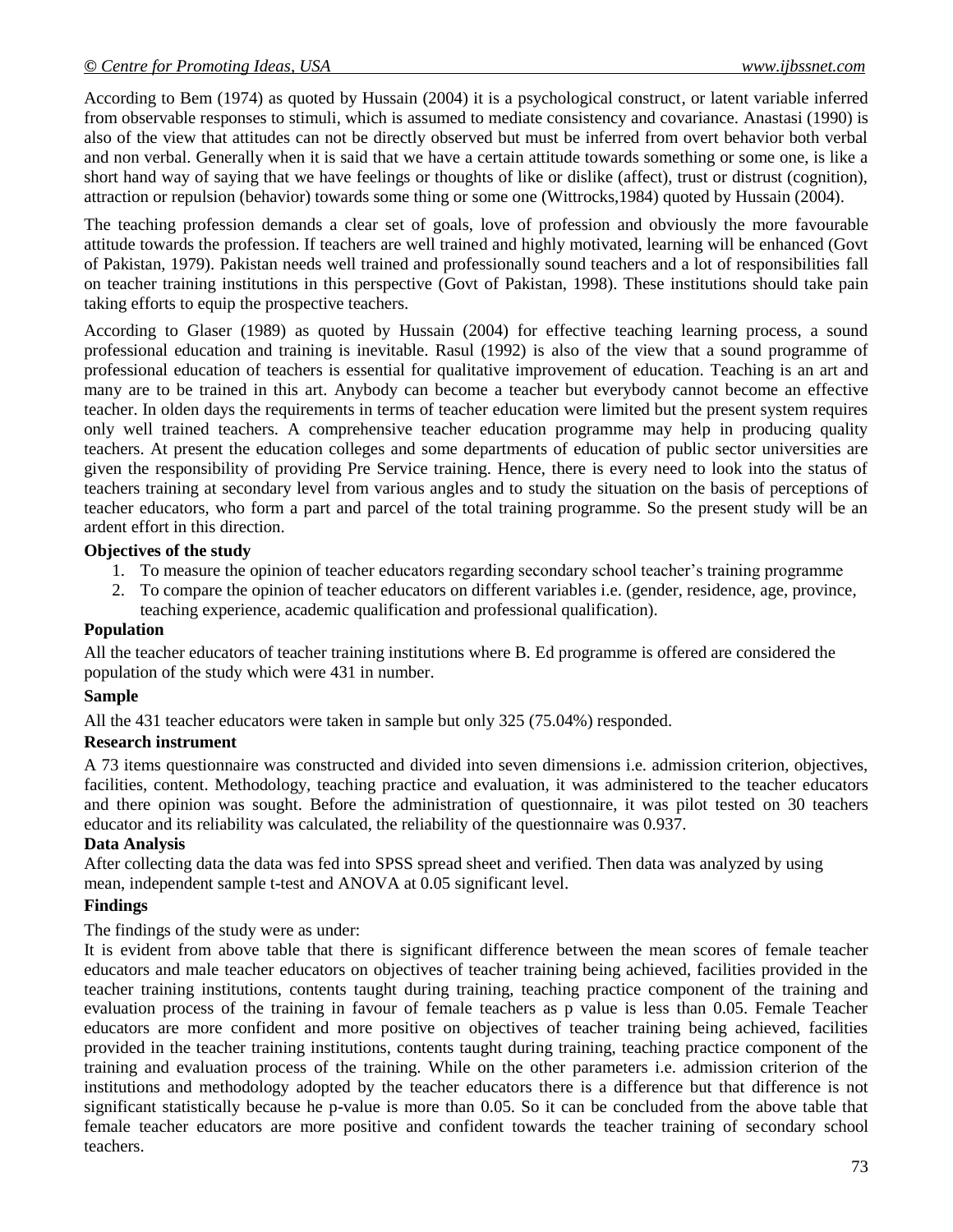| Table: 1 showing the mean difference between mean scores of male and female teacher educators on different |                                |  |  |  |
|------------------------------------------------------------------------------------------------------------|--------------------------------|--|--|--|
|                                                                                                            | parameters of teacher training |  |  |  |

| Dimensions  | Gender | N   | Mean   | Std. Deviation | Std. Error |     |         |         |
|-------------|--------|-----|--------|----------------|------------|-----|---------|---------|
|             |        |     |        |                | Mean       | df  | t-value | p-value |
| Admission   | Male   | 174 | 2.9387 | .82281         | .06238     |     |         |         |
| Criterion   | Female | 151 | 3.0728 | .75119         | .06113     | 323 | 1.526   | 0.128   |
| Objectives  | Male   | 174 | 3.3287 | .66053         | .05007     | 323 | 2.961   | 0.003   |
|             | Female | 151 | 3.5408 | .62466         | .05083     |     |         |         |
| Facilities  | Male   | 174 | 3.1448 | .63288         | .04798     | 323 | 3.176   | 0.002   |
|             | Female | 151 | 3.3863 | .73798         | .06006     |     |         |         |
| Content     | Male   | 174 | 3.1919 | .70223         | .05324     | 323 | 1.996   | 0.047   |
|             | Female | 151 | 3.3383 | .60869         | .04953     |     |         |         |
| Methodology | Male   | 174 | 3.2083 | .67734         | .05135     | 323 | 1.784   | 0.075   |
|             | Female | 151 | 3.3361 | .60311         | .04908     |     |         |         |
| Teaching    | Male   | 174 | 3.5322 | .82350         | .06243     | 323 | 2.235   | 0.026   |
| Practice    | Female | 151 | 3.7377 | .83080         | .06761     |     |         |         |
|             |        |     |        |                |            |     |         |         |
| Evaluation  | Male   | 174 | 3.3741 | .76049         | .05765     | 323 | 3.630   | 0.000   |
|             | Female | 151 | 3.6623 | .65562         | .05335     |     |         |         |

| Table: 2 Showing the ANOVA on all the parameters of teacher training regarding age of teacher educators. |  |
|----------------------------------------------------------------------------------------------------------|--|
|                                                                                                          |  |

| Dimension         | Source of             | Sum of  | df  | Mean Square | $\mathbf F$ | Sig. |
|-------------------|-----------------------|---------|-----|-------------|-------------|------|
|                   | Variation             | Squares |     |             |             |      |
| Admission         | <b>Between Groups</b> | 9.423   | 6   | 1.571       | 2.577       | .019 |
| Criterion         | Within Groups         | 193.798 | 318 | .609        |             |      |
|                   | Total                 | 203.222 | 324 |             |             |      |
| Objectives        | <b>Between Groups</b> | 3.736   | 6   | .623        | 1.479       | .185 |
|                   | Within Groups         | 133.911 | 318 | .421        |             |      |
|                   | Total                 | 137.647 | 324 |             |             |      |
| Facilities        | <b>Between Groups</b> | 2.285   | 6   | .381        | .790        | .579 |
|                   | Within Groups         | 153.413 | 318 | .482        |             |      |
|                   | Total                 | 155.699 | 324 |             |             |      |
| Content           | <b>Between Groups</b> | 2.313   | 6   | .386        | .874        | .514 |
|                   | Within Groups         | 140.305 | 318 | .441        |             |      |
|                   | Total                 | 142.618 | 324 |             |             |      |
| Methodology       | <b>Between Groups</b> | 7.027   | 6   | 1.171       | 2.905       | .009 |
|                   | Within Groups         | 128.225 | 318 | .403        |             |      |
|                   | Total                 | 135.252 | 324 |             |             |      |
| Teaching Practice | <b>Between Groups</b> | 2.671   | 6   | .445        | .639        | .699 |
|                   | Within Groups         | 221.599 | 318 | .697        |             |      |
|                   | Total                 | 224.271 | 324 |             |             |      |
| Evaluation        | <b>Between Groups</b> | 4.259   | 6   | .710        | 1.352       | .234 |
|                   | Within Groups         | 166.980 | 318 | .525        |             |      |
|                   | Total                 | 171.239 | 324 |             |             |      |

It is evident from above table that there is a significant difference among the groups on the admission criterion of the training institutions and methodology adopted by the teacher educators during training according to the age of the teacher educators because p-value is less than 0.05. While on the other parameters objectives of the teacher training, facilities provided during training, contents taught during training, teaching practice component of the training and evaluation process of the training, there is no significant difference among the groups age wise because the p-value is greater than 0.05.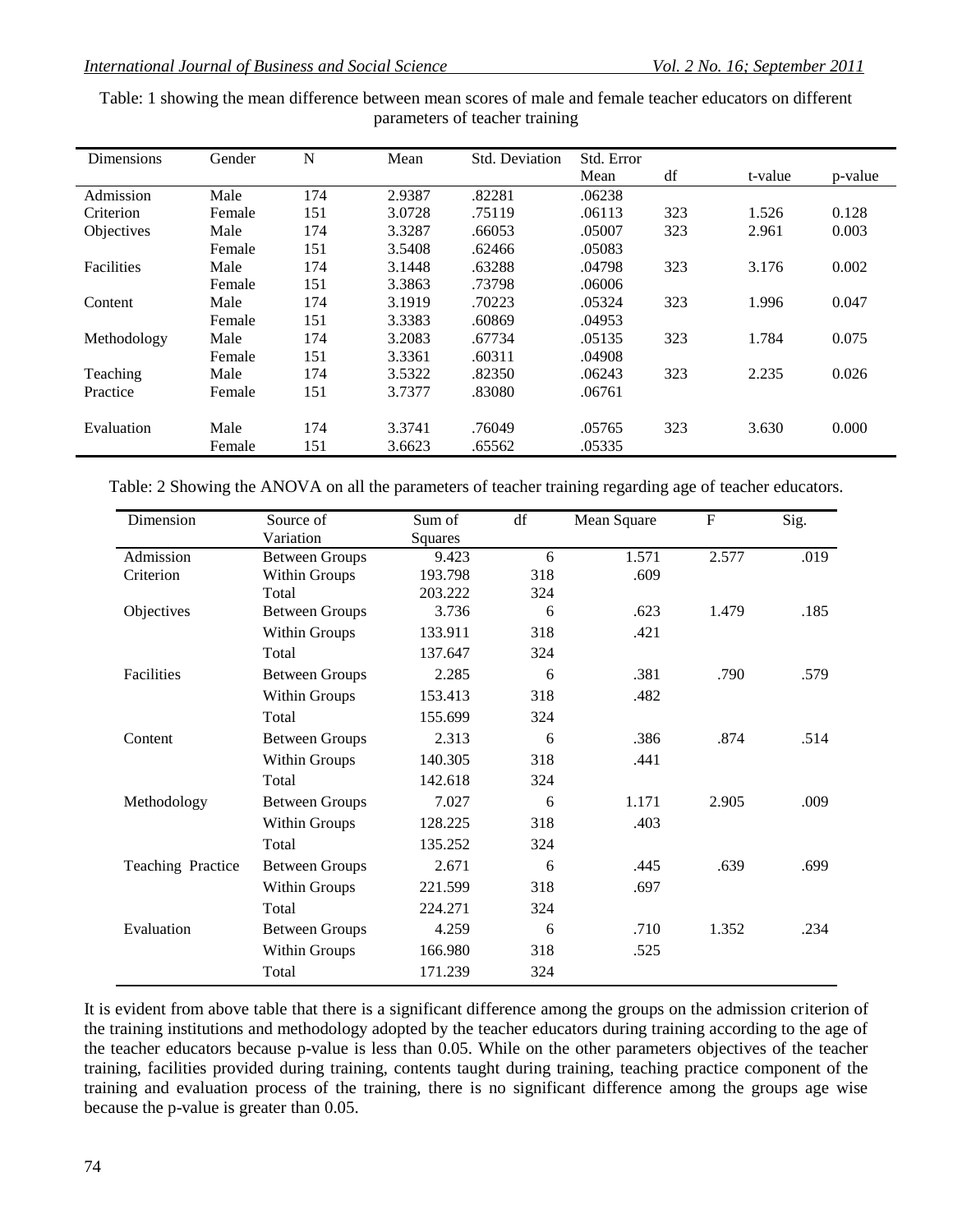| Dimensions               | Source of             | Sum of  | df            | Mean Square | ${\rm F}$ | Sig.   |
|--------------------------|-----------------------|---------|---------------|-------------|-----------|--------|
|                          | Variation             | Squares |               |             |           |        |
| Admission                | <b>Between Groups</b> | 23.721  | 3             | 7.907       | 14.140    | .000   |
| Criterion                | Within Groups         | 179.501 | 321           | .559        |           |        |
|                          | Total                 | 203.222 | 324           |             |           |        |
| Objectives               | <b>Between Groups</b> | 6.185   | 3             | 2.062       | 5.034     | .002   |
|                          | Within Groups         | 131.462 | 321           | .410        |           |        |
|                          | Total                 | 137.647 | 324           |             |           |        |
| Facilities               | <b>Between Groups</b> | 3.778   | 3             | 1.259       | 2.661     | .048   |
|                          | <b>Within Groups</b>  | 151.920 | 321           | .473        |           |        |
|                          | Total                 | 155.699 | 324           |             |           |        |
| Content                  | <b>Between Groups</b> | 3.047   | 3             | 1.016       | 2.336     | 0.074  |
|                          | Within Groups         | 139.571 | 321           | .435        |           |        |
|                          | Total                 | 142.618 | 324           |             |           |        |
| Methodology              | <b>Between Groups</b> | 5.905   | 3             | 1.968       | 4.884     | 0.002  |
|                          | Within Groups         | 129.348 | 321           | .403        |           |        |
|                          | Total                 | 135.252 | 324           |             |           |        |
| <b>Teaching Practice</b> | <b>Between Groups</b> | 7.931   | $\mathcal{F}$ | 2.644       | 3.923     | 0.009  |
|                          | <b>Within Groups</b>  | 216.340 | 321           | .674        |           |        |
|                          | Total                 | 224.271 | 324           |             |           |        |
| Evaluation               | <b>Between Groups</b> | 10.966  | 3             | 3.655       | 7.321     | 0.0001 |
|                          | <b>Within Groups</b>  | 160.273 | 321           | .499        |           |        |
|                          | Total                 | 171.239 | 324           |             |           |        |

Table: 3 Showing the ANOVA on all the parameters of teacher training regarding provinces

According to the above table there is a significant difference among the various groups on all the dimensions of teacher training except contents taught during the training because p-value is less than 0.05.

| <b>Dimensions</b>        | Source of             | Sum of         | df  | Mean Square | $\mathbf F$ | Sig.  |
|--------------------------|-----------------------|----------------|-----|-------------|-------------|-------|
|                          | Variation             | <b>Squares</b> |     |             |             |       |
| Admission                | <b>Between Groups</b> | 13.935         | 6   | 2.322       | 3.902       | 0.001 |
| Criterion                | Within Groups         | 189.287        | 318 | .595        |             |       |
|                          | Total                 | 203.222        | 324 |             |             |       |
| Objectives               | <b>Between Groups</b> | 4.680          | 6   | .780        | 1.865       | 0.086 |
|                          | Within Groups         | 132.967        | 318 | .418        |             |       |
|                          | Total                 | 137.647        | 324 |             |             |       |
| <b>Facilities</b>        | <b>Between Groups</b> | 6.351          | 6   | 1.059       | 2.254       | 0.038 |
|                          | Within Groups         | 149.348        | 318 | .470        |             |       |
|                          | Total                 | 155.699        | 324 |             |             |       |
| Content                  | <b>Between Groups</b> | 4.641          | 6   | .773        | 1.783       | 0.102 |
|                          | Within Groups         | 137.977        | 318 | .434        |             |       |
|                          | Total                 | 142.618        | 324 |             |             |       |
| Methodology              | <b>Between Groups</b> | 10.872         | 6   | 1.812       | 4.632       | 0.000 |
|                          | Within Groups         | 124.381        | 318 | .391        |             |       |
|                          | Total                 | 135.252        | 324 |             |             |       |
| <b>Teaching Practice</b> | <b>Between Groups</b> | 9.195          | 6   | 1.532       | 2.266       | 0.037 |
|                          | Within Groups         | 215.076        | 318 | .676        |             |       |
|                          | Total                 | 224.271        | 324 |             |             |       |
| Evaluation               | <b>Between Groups</b> | 6.862          | 6   | 1.144       | 2.212       | 0.042 |
|                          | Within Groups         | 164.378        | 318 | .517        |             |       |
|                          | Total                 | 171.239        | 324 |             |             |       |

Table: 4 Showing the ANOVA on all the parameters of teacher training regarding teaching experience

According to the above table there is a significant difference among the various groups on all the parameters of teacher training as p-value is less than 0.05, except objectives of the teacher training and contents taught during the training and objectives of the training here the p-value is greater than 0.05.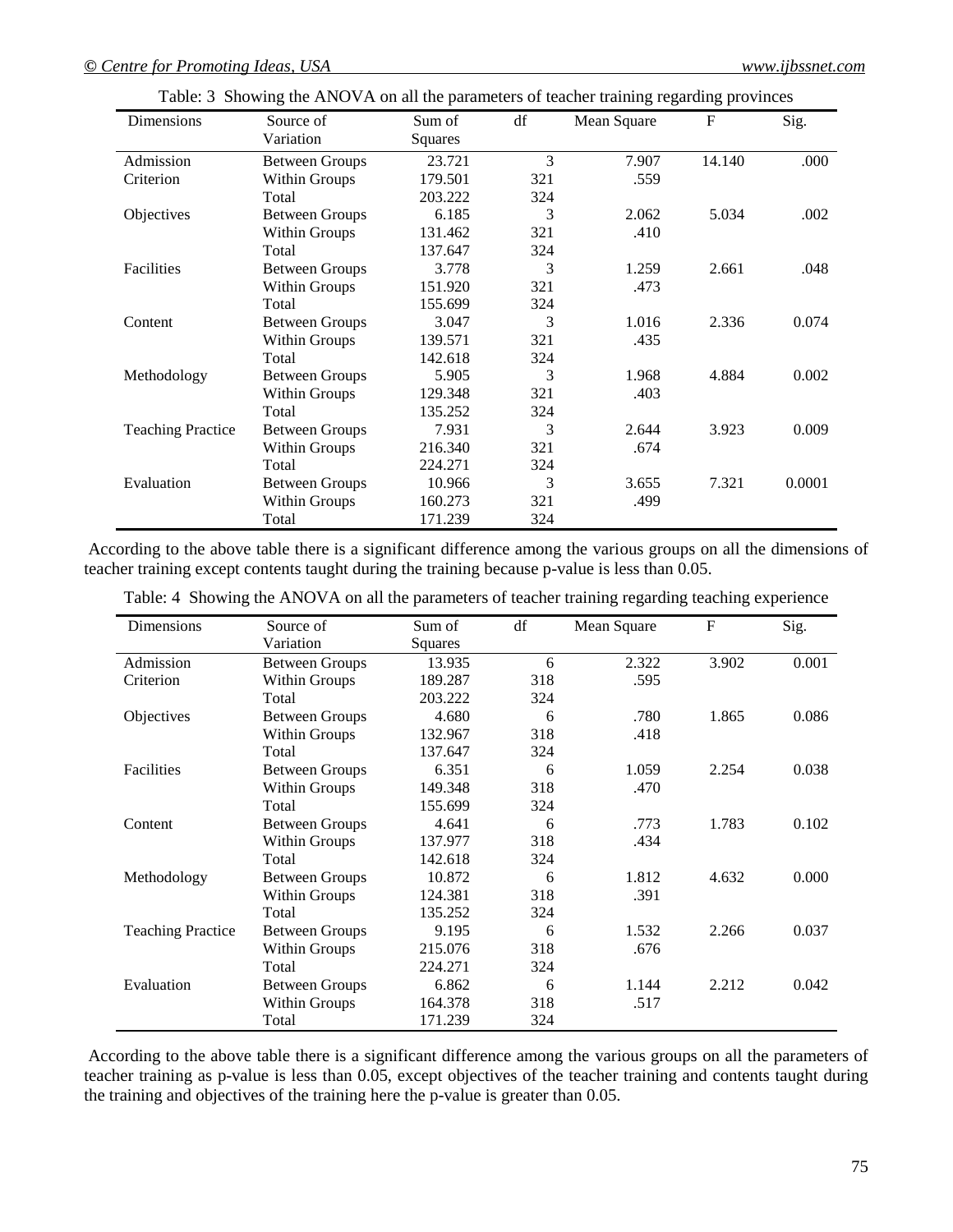| <b>Dimensions</b>        | Source of             | Sum of  | df  | Mean Square | $\mathbf{F}$ | Sig.  |
|--------------------------|-----------------------|---------|-----|-------------|--------------|-------|
|                          | Variation             | Squares |     |             |              |       |
| Admission                | <b>Between Groups</b> | 3.213   | 6   | .536        | .851         | 0.532 |
| Criterion                | Within Groups         | 199.561 | 317 | .630        |              |       |
|                          | Total                 | 202.775 | 323 |             |              |       |
| Objectives               | <b>Between Groups</b> | 3.171   | 6   | .529        | 1.249        | 0.281 |
|                          | Within Groups         | 134.147 | 317 | .423        |              |       |
|                          | Total                 | 137.318 | 323 |             |              |       |
| Facilities               | <b>Between Groups</b> | 4.120   | 6   | .687        | 1.440        | 0.199 |
|                          | Within Groups         | 151.120 | 317 | .477        |              |       |
|                          | Total                 | 155.240 | 323 |             |              |       |
| Content                  | <b>Between Groups</b> | 2.494   | 6   | .416        | .941         | 0.466 |
|                          | Within Groups         | 140.046 | 317 | .442        |              |       |
|                          | Total                 | 142.540 | 323 |             |              |       |
| Methodology              | <b>Between Groups</b> | 2.850   | 6   | .475        | 1.140        | 0.339 |
|                          | Within Groups         | 132.082 | 317 | .417        |              |       |
|                          | Total                 | 134.931 | 323 |             |              |       |
| <b>Teaching Practice</b> | <b>Between Groups</b> | 4.314   | 6   | .719        | 1.037        | 0.401 |
|                          | <b>Within Groups</b>  | 219.817 | 317 | .693        |              |       |
|                          | Total                 | 224.132 | 323 |             |              |       |
| Evaluation               | <b>Between Groups</b> | 4.020   | 6   | .670        | 1.271        | 0.270 |
|                          | <b>Within Groups</b>  | 167.134 | 317 | .527        |              |       |
|                          | Total                 | 171.154 | 323 |             |              |       |

Table: 5 Showing the ANOVA on all the parameters of teacher training regarding professional qualification of teacher educators

It is evident from the above table that there is no significant difference among the mean scores of teacher educators on all the parameters of teacher training i.e. admission criterion adopted by the training institutions, objectives of the teacher training, facilities provided in the training institutions, content taught during training, methodology adopted by the teacher educators, teaching practice component of the training and evaluation process of the training because p-value is greater than 0.05. So, it can be concluded from the above table that all the teacher educators are having the same opinion about the all parameters of the teacher training regarding professional qualification.

| Table: 6 Showing the ANOVA on all the parameters of teacher training regarding academic qualification of |                   |  |  |
|----------------------------------------------------------------------------------------------------------|-------------------|--|--|
|                                                                                                          | tooghar adugatara |  |  |

|                            |                       | teacher equicators. |     |             |       |       |
|----------------------------|-----------------------|---------------------|-----|-------------|-------|-------|
| <b>Dimensions</b>          | Source of Variation   | Sum of              | df  | Mean Square | F     | Sig.  |
|                            |                       | Squares             |     |             |       |       |
| <b>Admission Criterion</b> | <b>Between Groups</b> | 4.002               | 4   | 1.001       | 1.607 | 0.172 |
|                            | Within Groups         | 199.220             | 320 | .623        |       |       |
|                            | Total                 | 203.222             | 324 |             |       |       |
| Objectives                 | <b>Between Groups</b> | 2.568               | 4   | .642        | 1.521 | 0.196 |
|                            | Within Groups         | 135.079             | 320 | .422        |       |       |
|                            | Total                 | 137.647             | 324 |             |       |       |
| Facilities                 | <b>Between Groups</b> | 1.053               | 4   | .263        | .545  | 0.703 |
|                            | Within Groups         | 154.646             | 320 | .483        |       |       |
|                            | Total                 | 155.699             | 324 |             |       |       |
| Content                    | <b>Between Groups</b> | 1.548               | 4   | .387        | .878  | 0.477 |
|                            | Within Groups         | 141.070             | 320 | .441        |       |       |
|                            | Total                 | 142.618             | 324 |             |       |       |
| Methodology                | <b>Between Groups</b> | 1.868               | 4   | .467        | 1.121 | 0.347 |
|                            | Within Groups         | 133.384             | 320 | .417        |       |       |
|                            | Total                 | 135.252             | 324 |             |       |       |
| <b>Teaching Practice</b>   | <b>Between Groups</b> | 1.929               | 4   | .482        | .694  | 0.597 |
|                            | Within Groups         | 222.342             | 320 | .695        |       |       |
|                            | Total                 | 224.271             | 324 |             |       |       |
| Evaluation                 | <b>Between Groups</b> | 3.637               | 4   | .909        | 1.736 | 0.142 |
|                            | Within Groups         | 167.602             | 320 | .524        |       |       |
|                            | Total                 | 171.239             | 324 |             |       |       |